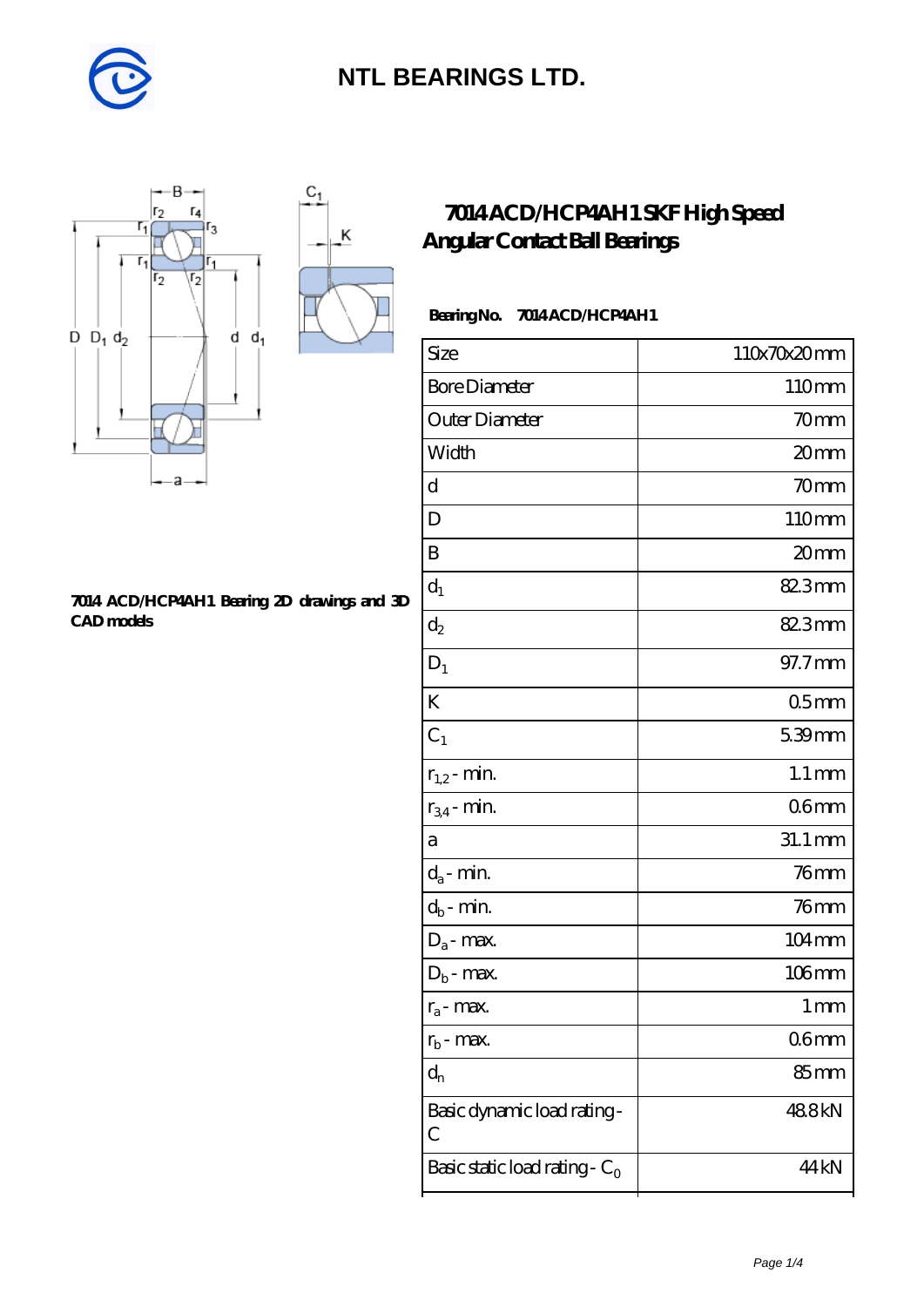

| Fatigue load limit - P <sub>u</sub>      | 1.9 <sub>kN</sub> |
|------------------------------------------|-------------------|
| Limiting speed for grease<br>lubrication | 13000r/min        |
| Limiting speed for oil<br>lubrication    | 20000mm/min       |
| Ball - $D_w$                             | $127$ mm          |
| $Ball - z$                               | 19                |
| $G_{ref}$                                | 8.1 cm3           |
| Calculation factor - e                   | 068               |
| Calculation factor - $Y_2$               | 0.87              |
| Calculation factor - $Y_0$               | 038               |
| Calculation factor - $X_2$               | 041               |
| Calculation factor - $Y_1$               | 092               |
| Calculation factor - $Y_2$               | 1.41              |
| Calculation factor - $Y_0$               | 0.76              |
| Calculation factor - $X_2$               | 067               |
| Preload class $A - G_A$                  | 300N              |
| Preload class $B - G_B$                  | 600N              |
| Preload class C - $G_C$                  | 1200N             |
| Preload class $D - G_D$                  | 2400N             |
| Calculation factor - f                   | 1.12              |
| Calculation factor - $f_1$               | 0.99              |
| Calculation factor - f <sub>2A</sub>     | 1                 |
| Calculation factor - $f_{\rm 2B}$        | 1.02              |
| Calculation factor - $f_{\chi}$          | 1.05              |
| Calculation factor - $f_{2D}$            | 1.08              |
| Calculation factor - $f_{HC}$            | 1.02              |
| Preload class A                          | 212N/micron       |
| Preload class B                          | 276N/micron       |
| Preload class C                          | 366N/micron       |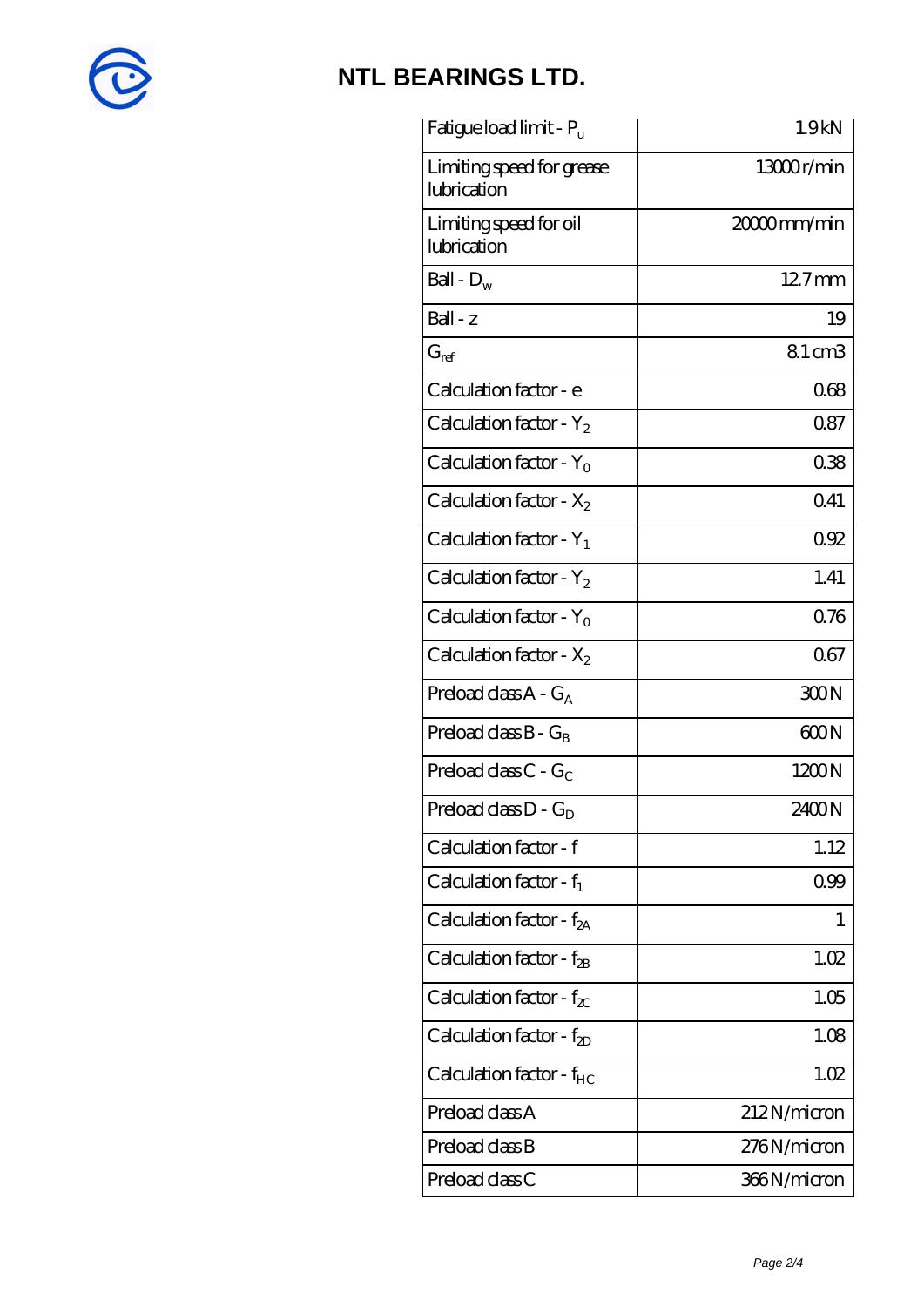

| Preload class D                                          | 496N/micron         |
|----------------------------------------------------------|---------------------|
| $d_1$                                                    | 82.3mm              |
| $d_2$                                                    | 82.3mm              |
| $D_1$                                                    | 97.7mm              |
| $C_1$                                                    | $539$ mm            |
| $r_{1,2}$ min.                                           | $1.1 \,\mathrm{mm}$ |
| $r_{34}$ min.                                            | 06 <sub>mm</sub>    |
| $d_a$ min.                                               | $76$ mm             |
| $d_h$ min.                                               | $76$ mm             |
| $D_a$ max.                                               | $104 \,\mathrm{mm}$ |
| $D_{\rm b}$ max.                                         | $106$ mm            |
| $r_a$ max.                                               | 1 mm                |
| $r_{\rm b}$ max.                                         | 06 <sub>mm</sub>    |
| $\mathrm{d}_{\mathrm{n}}$                                | $85 \text{mm}$      |
| Basic dynamic load rating C                              | 488kN               |
| Basic static load rating $C_0$                           | 44 <sub>kN</sub>    |
| Fatigue load limit P <sub>u</sub>                        | 1.86kN              |
| Attainable speed for grease<br>lubrication               | 13000r/min          |
| Attainable speed for oil-air<br>lubrication              | 20000r/min          |
| Ball diameter $\rm D_w$                                  | 12.7mm              |
| Number of balls z                                        | 19                  |
| Reference grease quantity<br>$\mathrm{G}_{\mathrm{ref}}$ | $81 \text{ cm}^3$   |
| Preload class A $G_A$                                    | 300N                |
| Static axial stiffness, preload<br>classA                | $212N/\mu$ m        |
| Preload class $BG_B$                                     | 600N                |
| Static axial stiffness, preload<br>classB                | $276N/\mu$ m        |
| Preload class C $G_C$                                    | 1200N               |
| Static axial stiffness, preload<br>class C               | 366N/μ m            |
|                                                          |                     |